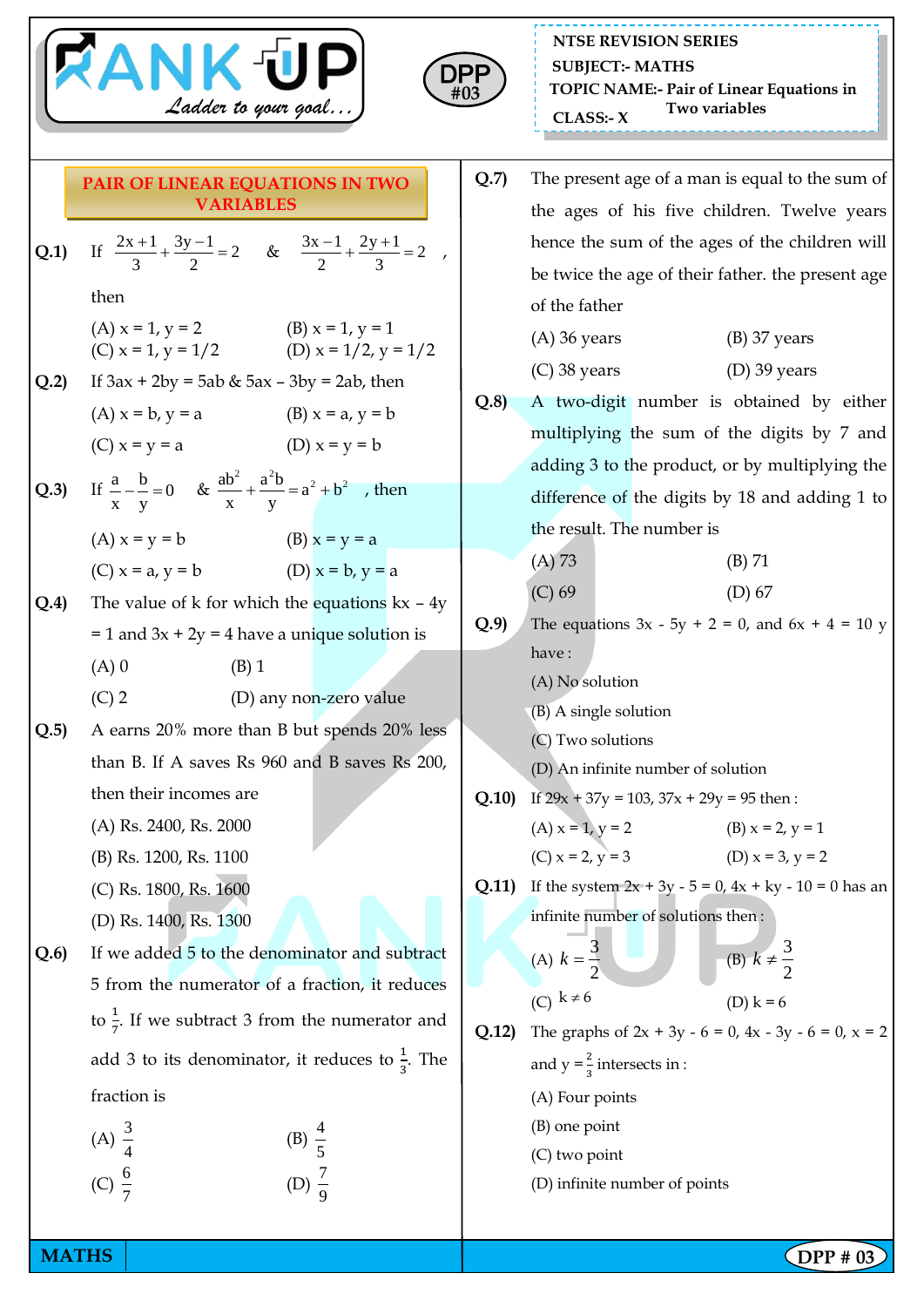



**NTSE REVISION SERIES TOPIC NAME:- Pair of Linear Equations in Two variables CLASS:- <sup>X</sup> SUBJECT:- MATHS**

**Q.13)** If in a fraction 1 less from two times of numerator & 1 add in denominator then new fraction will be :

(A) 
$$
2\left(\frac{x-1}{y+1}\right)
$$
 \t\t (B)  $\frac{2(x+1)}{y+1}$   
(C)  $\left(\frac{x}{y}\right)$  \t\t (D)  $\frac{2x-1}{y+1}$ 

- **Q.14)** If A : Homogeneous system of linear equations is always consistent.  $R : x = 0$ ,  $y = 0$  ix always a solution of the homogeneous system of equations with unknowns  $x$  and  $y$ , then which of the following statement is true ?
	- (A) A is true and R is the correct explanation of A
	- (B) A is false and R is not a correct explanation of A
	- (C) A is true and R is false
	- (D) A is false and R true
- **Q.15)** The pair of linear equations  $3x + 7y = k$ ,  $12x +$  $2ky = 4k + 1$  do not have any solution if
	- (A)  $k = 7$  (B)  $k = 14$
	- (C)  $k = 21$  (D)  $k = 28$
- **Q.16)** The pair of linear equations  $7x 3y = 4$ ,  $3x + \frac{4}{7}$ 
	- $y = 4$  is consistent only when  $-$
	- (A)  $k = 9$  (B)  $k = -9$  $(C) k \neq -9$  (D) k
- **Q.17)** The pair of linear equations  $13x + ky = k$ ,  $39x +$  $6y = k + 4$  has infinitely many solutions if -

 $\neq$  7

(A)  $k = 1$  (B)  $k = 2$ 

- (C)  $k = 4$  (D)  $k = 6$
- **Q.18)** The pair of linear equations  $x + y = 3$ ,  $2x + 5y =$ 12 has a unique solution  $x = x_1$ ,  $y - y_1$  then value of  $x_1$  is  $-$ 
	- $(A) 1$  (B) 2

 $(C) -1$  (D) -2 **Q.19)** The pair of linear equations  $x + 2y = 5$ ,  $3x +$  $12y = 10$  has  $-$ (A) Unique solution (B) No solution (C) More than two solution

- (D) Infinitely many solutions
- **Q.20)** Three chairs and two tables cost Rs. 1850 Five chairs and three tables cost Rs. 1850. Then the total cost of one chair and table is –
	- (A) Rs.800 (B) Rs. 850
		- (C) Rs. 900 (D) Rs.950
- **Q.21)** The number of solutions of the equation  $2x + y$  $=$  40, where both x and y are positive integers and  $x \leq y$  is :
	- (A) 7 (B) 13
	- (C) 14 (D) 18
- **Q.22)** John inherited \$25000 and invested part of it in a money market account, part in municipal bounds, and part in a mutual fund. After one year, he received a total of \$ 1620 in simple interest from the three investments. The money market paid 6% annually, the bonds paid 7% annually, and the mutual funds paid 8% annually. There was \$ 6000 more invested in the bonds than the mutual funds. The amount John invested in each category are in the ratio :

 $(C) 2 : 2 : 1$  (D) None of these

**Q.23)** If x and y are integers, then the equation  $5x +$ 

**MATHS**  $\begin{bmatrix} \text{DPP } # 03 \end{bmatrix}$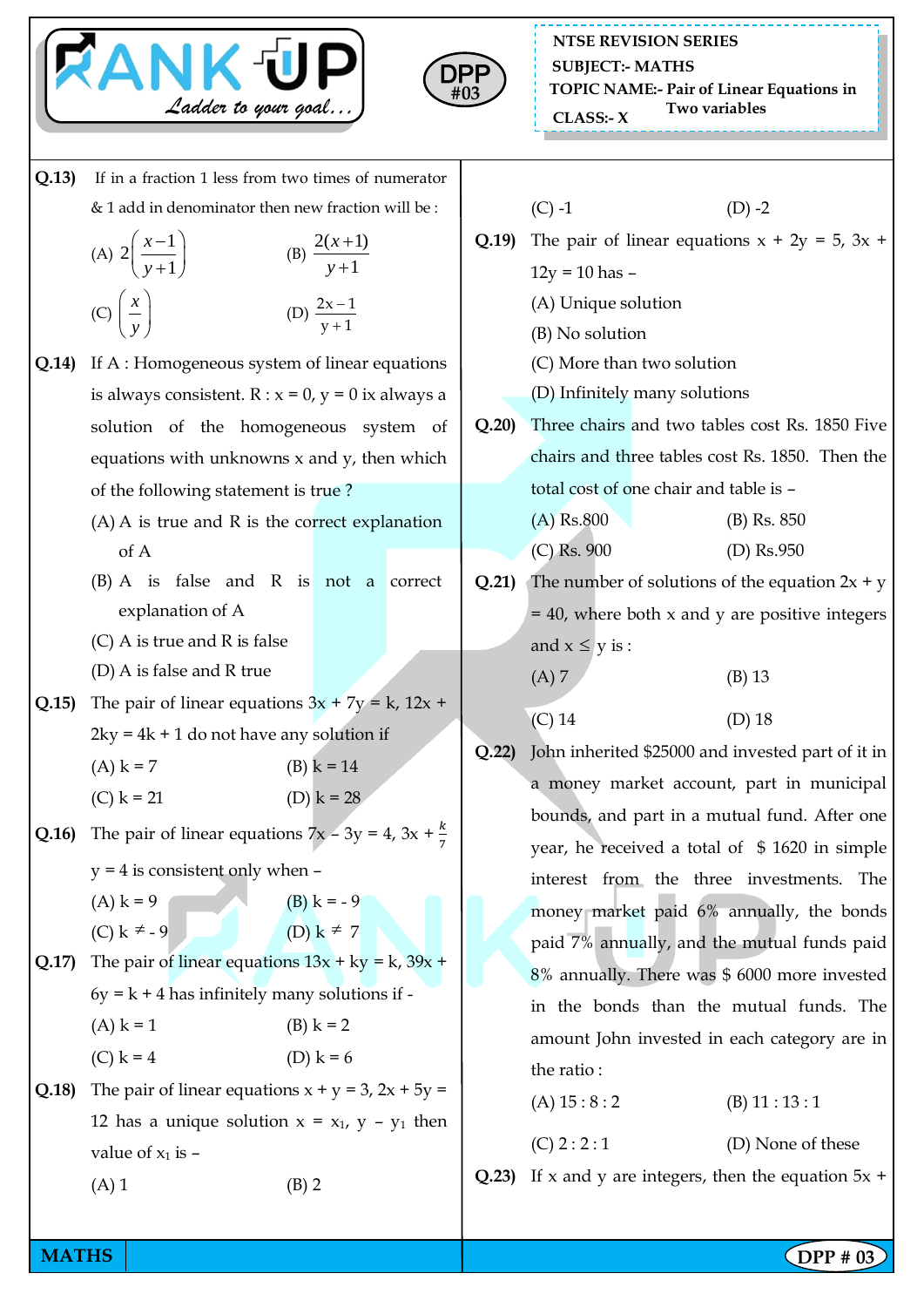



 $19y = 64$  has :

- (A) No solution for  $x < 300$  and  $y < 0$
- (B) No solution for  $x > 250$  and  $y > -100$
- (C) A solution for  $250 \le x \le 300$
- (D) A solution for  $-59 < y < -56$
- **Q.24)** A person buys 18 local tickets for Rs. 110. Each first class ticket costs Rs. 10 and each second class ticket costs Rs. 3. What will another lot of 18 tickets in which the number of first class and second class tickets are interchanged cost?
	- (A) Rs. 112 (B) Rs. 118
	- (C) Rs. 121 (D) Rs. 124
- **Q.25)** Two horses start trotting towards each other, one from A to B and another from B to A. They cross each other after one hour and the first horse reaches B, 5/6 hours before the second hoarse reaches A. If the distance between A and B is 50 km. What is the speed of the slower hours?
	- (A) 30 km/h (B) 15 km/h
	- (C) 25 km/h (D) 20 km/h
- **Q.26)** A man row downstream at 12 km/h and upstream at 8 km/h. What is the speed of man in still water?

(C) 8 km/h (D) 9 km/h

(A) 12 km/h (B) 10 km/h

- **Q.27)** The solution of the equations : 11 110,  $\frac{yz}{z} = 132$ ,  $\frac{zx}{z} = \frac{60}{11}$  $\overline{+}$  $=$  $\overline{a}$  $=$  $-x$   $z-y$   $z+x$ *zx z y yz y x xy* is : (A) (12, 11, 10) (B) (10, 11, 12)
	- (C) (11, 10, 12) (D) (12, 10, 11)
- **Q.28** Solve :  $\frac{2(x-1)}{5} \le \frac{3(2+x)}{7}$ ,  $\frac{x-1}{5} \leq \frac{3(2+x)}{7}, x \in R$  $(A)$   $(44, \infty)$  $(B)$  [44,  $\infty$ )  $(C)$  [-44,  $\infty$ ) (D)  $(-44, \infty)$
- **Q.29)** An examination consists of 160 questions. One mark is given for every correct option. If onefourth mark is deducted for every wrong option and half mark is deducted for every question left, then one person scores 79. And if half mark is deducted for every wrong option and one-fourth mark is deducted for every left question, the person scores 76, then find the number of questions he attempted correctly.
	- (a) 80 (b) 100
	- (c) 120 (d) 140
- **Q.30)** The number of ordered pairs of different prime numbers whose sum is not exceeding 26 and difference between second number and first number cannot be less than 10.

(a) 8 (b) 9 (c) 10 (d) 11